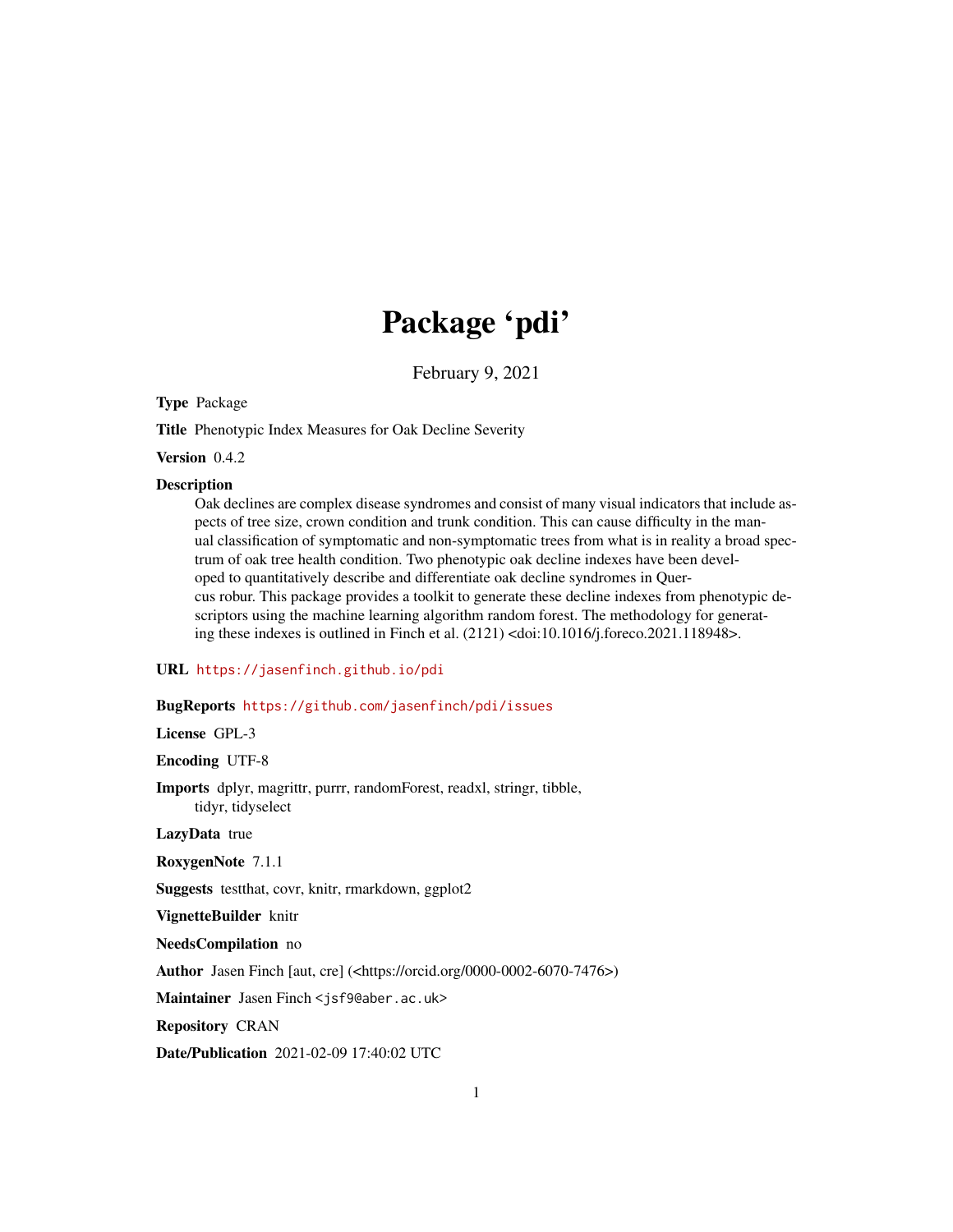## <span id="page-1-0"></span>R topics documented:

| Index |                                                                                                                                   | 16             |
|-------|-----------------------------------------------------------------------------------------------------------------------------------|----------------|
|       |                                                                                                                                   |                |
|       |                                                                                                                                   |                |
|       |                                                                                                                                   |                |
|       |                                                                                                                                   |                |
|       |                                                                                                                                   |                |
|       | $phenotypingTemplate \dots \dots \dots \dots \dots \dots \dots \dots \dots \dots \dots \dots \dots \dots \dots \dots \dots \dots$ |                |
|       |                                                                                                                                   |                |
|       |                                                                                                                                   | - 9            |
|       |                                                                                                                                   | $-8$           |
|       |                                                                                                                                   | $-8$           |
|       |                                                                                                                                   | $\overline{7}$ |
|       |                                                                                                                                   | 6              |
|       |                                                                                                                                   | -5             |
|       |                                                                                                                                   | -5             |
|       |                                                                                                                                   | $\overline{4}$ |
|       |                                                                                                                                   | 3              |
|       |                                                                                                                                   | -3             |
|       |                                                                                                                                   | $\overline{2}$ |

agrilusExitHoleDensity

*Agrilus exit hole density (m^-2)*

#### Description

Calculate Agrilus biguttatus exit hole density.

### Usage

```
agrilusExitHoleDensity(n, d, s = 2)
```
#### Arguments

| n | number of Agrilus exit holes                         |
|---|------------------------------------------------------|
| d | diameter at breast height (m)                        |
| s | height to which stem surveyed from the tree base (m) |

#### Examples

agrilusExitHoleDensity(2,1.02,1.3)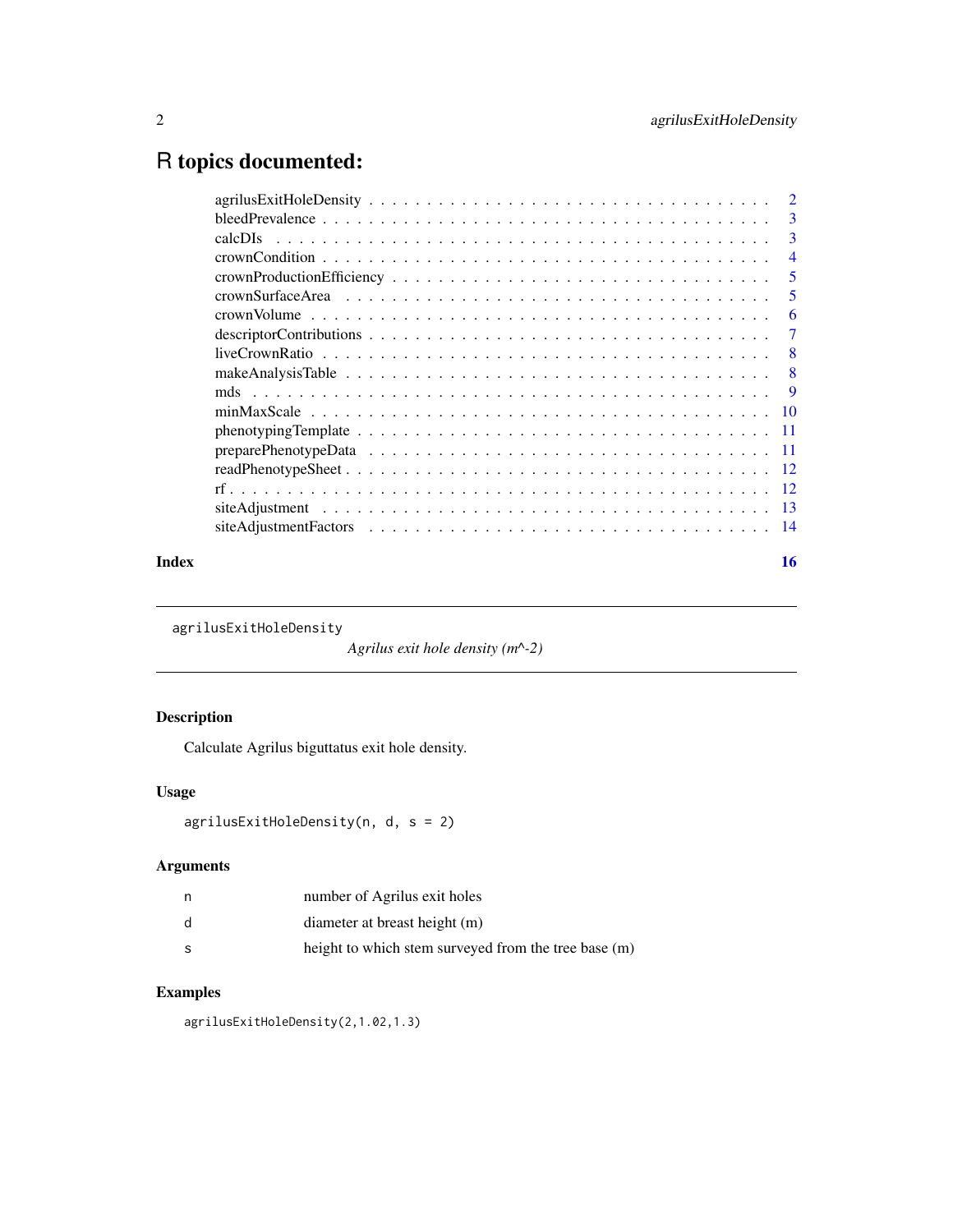<span id="page-2-0"></span>

#### Description

Calculate estimated bleed prevalence.

#### Usage

bleedPrevalence(a, A, b, B, d, s = 3)

#### Arguments

| a | average active bleed size (mm)                       |
|---|------------------------------------------------------|
| A | number of active bleeds                              |
| b | average black stain size (mm)                        |
| B | number of black stains                               |
| d | diameter at breast height (m)                        |
| S | height to which stem surveyed from the tree base (m) |

#### Examples

bleedPrevalence(30,10,40,5,1,1.3)

calcDIs *Calculate Decline Indexes*

#### Description

Calculate Phenotypic Decline Index (PDI) and Decline Acuteness Index (DAI).

#### Usage

```
calcDIs(rfModels, PDI = TRUE, DAI = TRUE, invertPDI = TRUE, invertDAI = TRUE)
```
#### Arguments

| rfModels  | list containing random forest models as returned by rf()           |
|-----------|--------------------------------------------------------------------|
| PDI       | TRUE/FALSE, calculate PDI?                                         |
| DAI       | TRUE/FALSE, calculate DAI?                                         |
| invertPDI | invert the PDI scale? TRUE/FALSE. Ignored if argument PDI is FALSE |
| invertDAI | invert the DAI scale? TRUE/FALSE. Ignored if argument DAI is FALSE |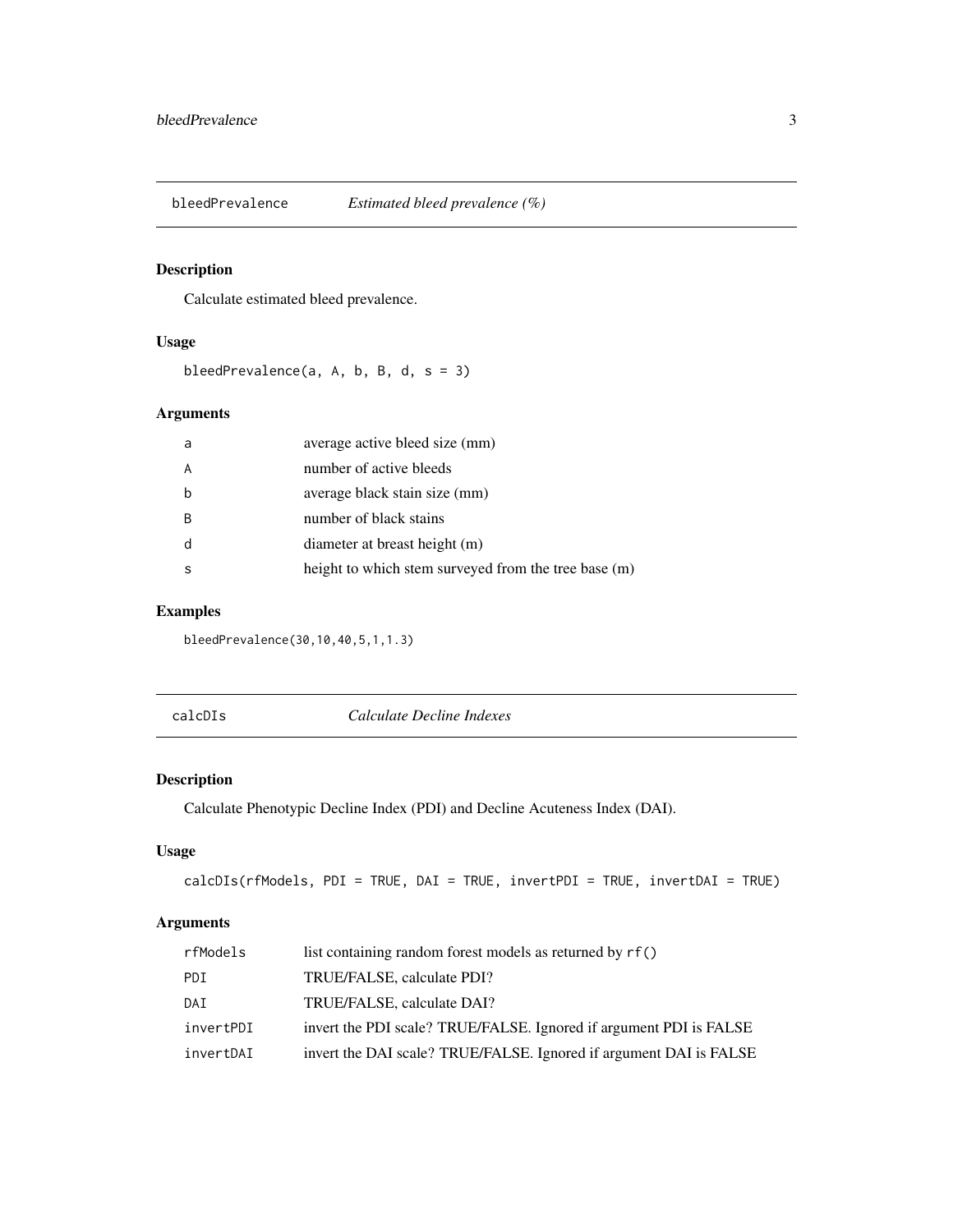#### <span id="page-3-0"></span>Examples

library(dplyr)

```
## Retrieve file paths for example data
files <- list.files(system.file('phenotypeDataCollectionSheets',
  package = 'pdi'),full.names = TRUE)
## Prepare data
d <- map(files,readPhenotypeSheet) %>%
  map(preparePhenotypeData) %>%
  bind_rows() %>%
  siteAdjustment() %>%
  mutate(`Live crown ratio (%)` = liveCrownRatio(`Total height (m)`,
     `Lower crown height (m)`),
     `Crown condition (%)` = crownCondition(`Missing crown (%)`,
                               `Crown transparency (%)`),
     `Crown volume (m^3)` = crownVolume(`Crown radius (m)`,
                                `Total height (m)`,
                                `Lower crown height (m)`,
                               `Crown condition (%)`),
     `Bleed prevalence (%)` = bleedPrevalence(`Active bleed length (mm)`,
                                `Active bleeds`,
                                `Black staining length (mm)`,
                               `Black staining`,
                                `Diameter at breast height (m)`),
     `Agrilus exit hole density (m^-2)` = agrilusExitHoleDensity(`Agrilus exit holes`,
                                `Diameter at breast height (m)`)
)
t <- makeAnalysisTable(d)
## Generate random forest models
m \leftarrow rf(t, cls = NULL, nreps = 10)## Calculate decline indexese
DIs <- calcDIs(m,DAI = FALSE,invertPDI = FALSE) %>%
  bind_cols(d %>%
    select(Location, ID, Status))
```
crownCondition *Crown condition*

#### Description

Calculate crown condition (%).

#### Usage

crownCondition(m, t)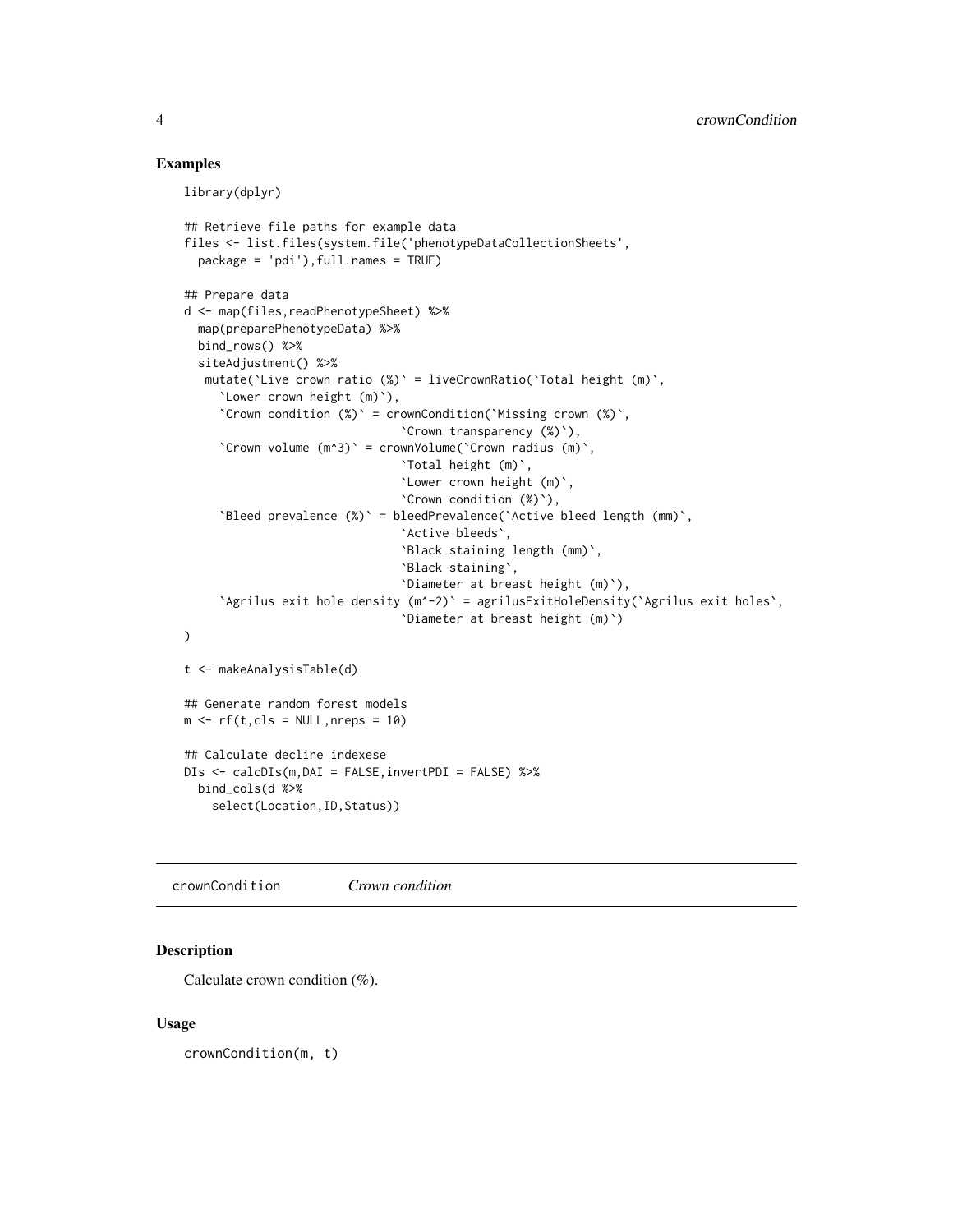#### <span id="page-4-0"></span>crownProductionEfficiency 5

#### Arguments

| m | missing crown $(\%)$       |
|---|----------------------------|
|   | crown transparency $(\% )$ |

#### Examples

crownCondition(50,60)

crownProductionEfficiency

*Crown production efficiency*

#### Description

Calculate the crown production efficiency

#### Usage

crownProductionEfficiency(crown\_surface\_area, crown\_volume)

#### Arguments

| crown surface area |                            |  |
|--------------------|----------------------------|--|
|                    | crown surface area $(m^2)$ |  |
| crown volume       | crown volume $(m^2)$       |  |

#### Examples

crownProductionEfficiency(34,35)

crownSurfaceArea *Crown surface area (m^2)*

#### Description

Calculate the crown surface area

#### Usage

crownSurfaceArea(r, h, l, c)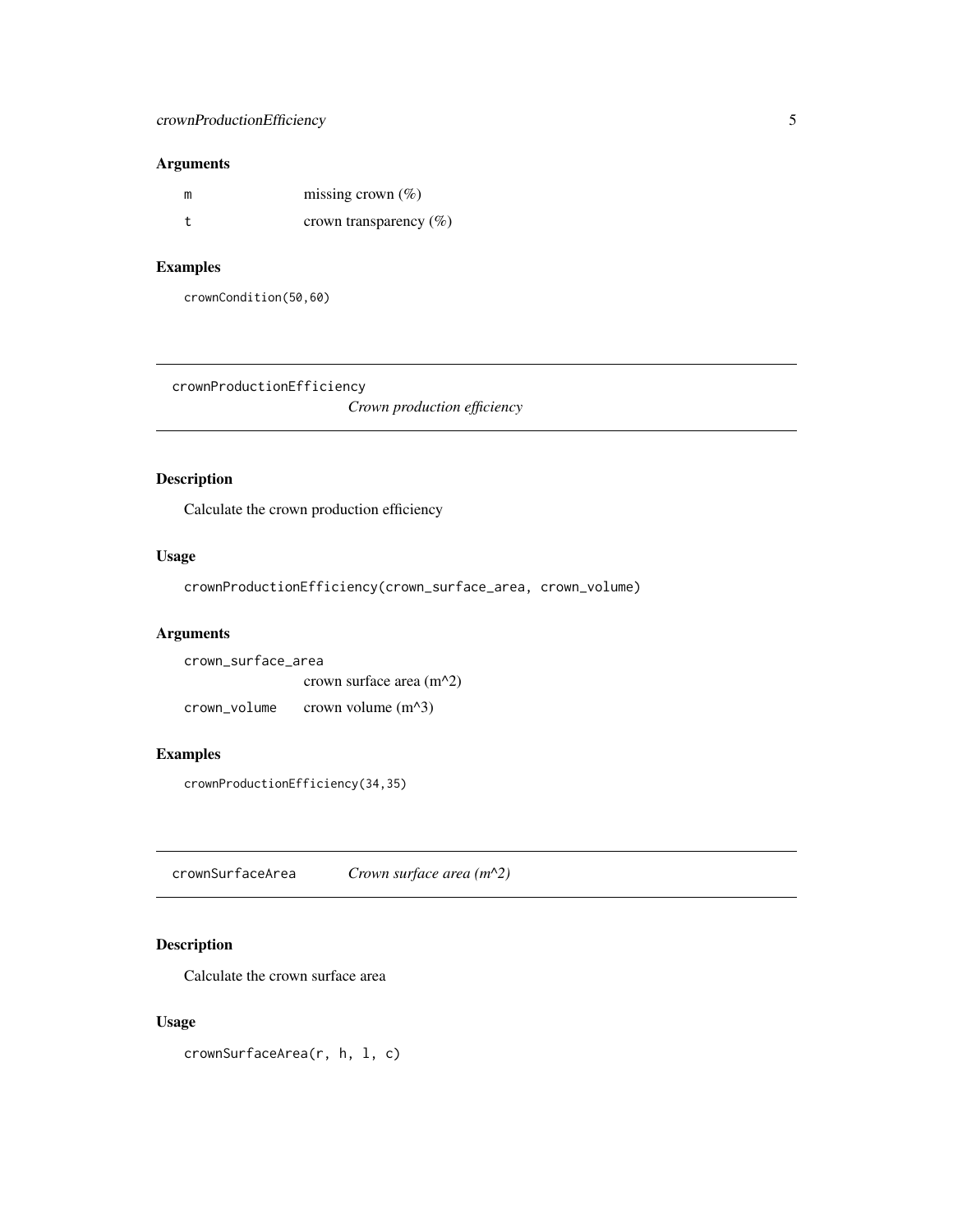#### <span id="page-5-0"></span>Arguments

| r | crown radius (m)        |
|---|-------------------------|
| h | total height (m)        |
|   | lower crown height (m)  |
| r | crown condition $(\% )$ |

#### Examples

crownSurfaceArea(3,15,10,50)

#### crownVolume *Estimated crown volume (m^3)*

#### Description

Calculate estimated crown volume.

#### Usage

crownVolume(r, h, l, c)

#### Arguments

|   | crown radius (m)        |
|---|-------------------------|
| h | total height (m)        |
|   | lower crown height (m)  |
|   | crown condition $(\% )$ |

#### Examples

crownVolume(3,15,10,50)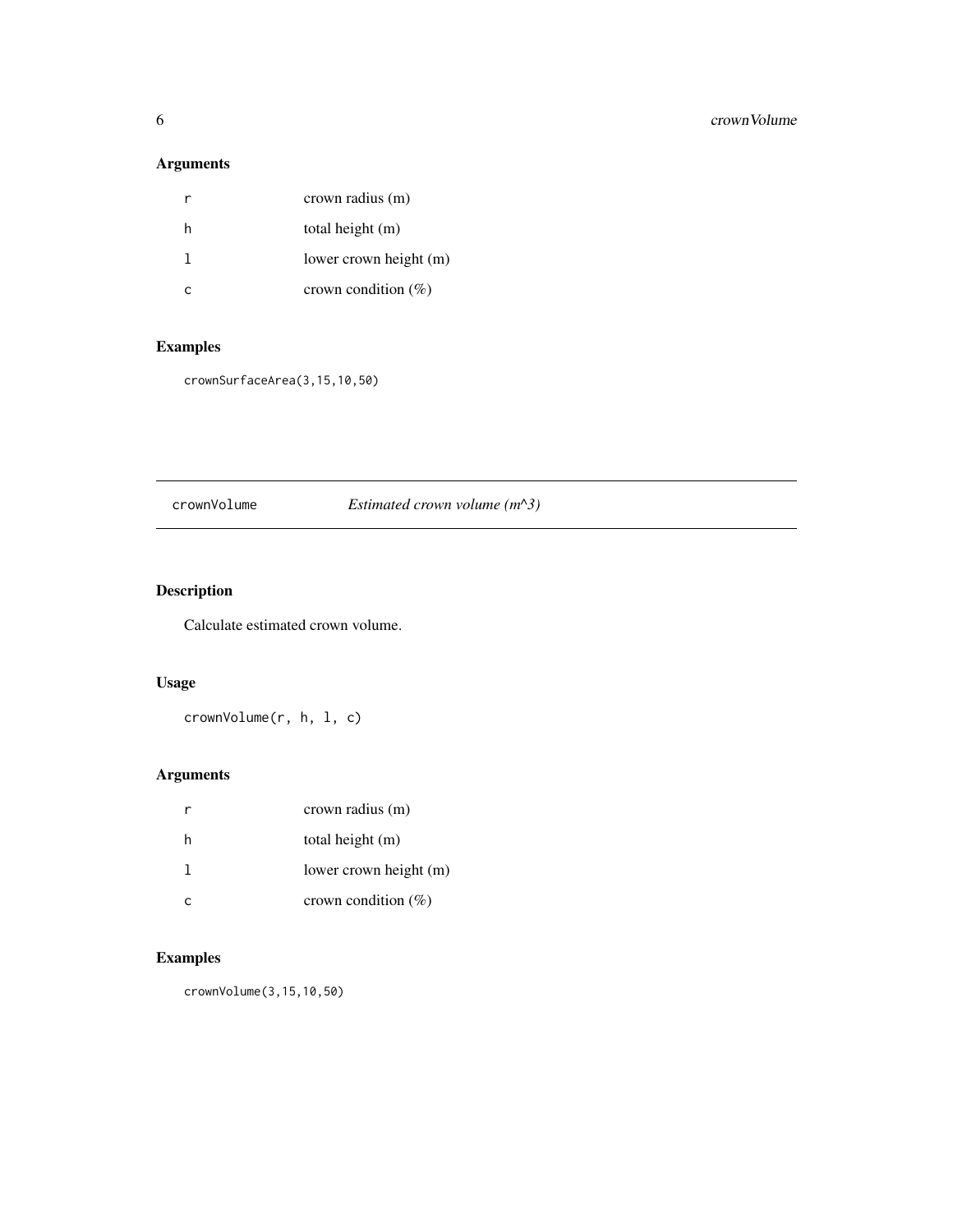<span id="page-6-0"></span>descriptorContributions

*Descriptor contributions*

#### Description

Calculate average descriptor contributions to random forest models.

#### Usage

```
descriptorContributions(rfModels)
```
#### Arguments

rfModels list containing random forest models as returned by rf()

#### Details

See see ?randomForest::importance for details on random forest importance metrics.

#### Examples

```
library(dplyr)
```

```
## Retrieve file paths for example data
files <- list.files(system.file('phenotypeDataCollectionSheets',
 package = 'pdi'),full.names = TRUE)
## Prepare data
d <- map(files,readPhenotypeSheet) %>%
 map(preparePhenotypeData) %>%
 bind_rows() %>%
 siteAdjustment() %>%
  mutate('Live crown ratio (%)' = liveCrownRatio('Total height (m)',
     `Lower crown height (m)`),
     `Crown condition (%)` = crownCondition(`Missing crown (%)`,
                               `Crown transparency (%)`),
     `Crown volume (m^3)` = crownVolume(`Crown radius (m)`,
                               `Total height (m)`,
                               `Lower crown height (m)`,
                               `Crown condition (%)`),
     `Bleed prevalence (%)` = bleedPrevalence(`Active bleed length (mm)`,
                               `Active bleeds`,
                               `Black staining length (mm)`,
                               `Black staining`,
                               `Diameter at breast height (m)`),
     `Agrilus exit hole density (m^-2)` = agrilusExitHoleDensity(`Agrilus exit holes`,
                               `Diameter at breast height (m)`)
```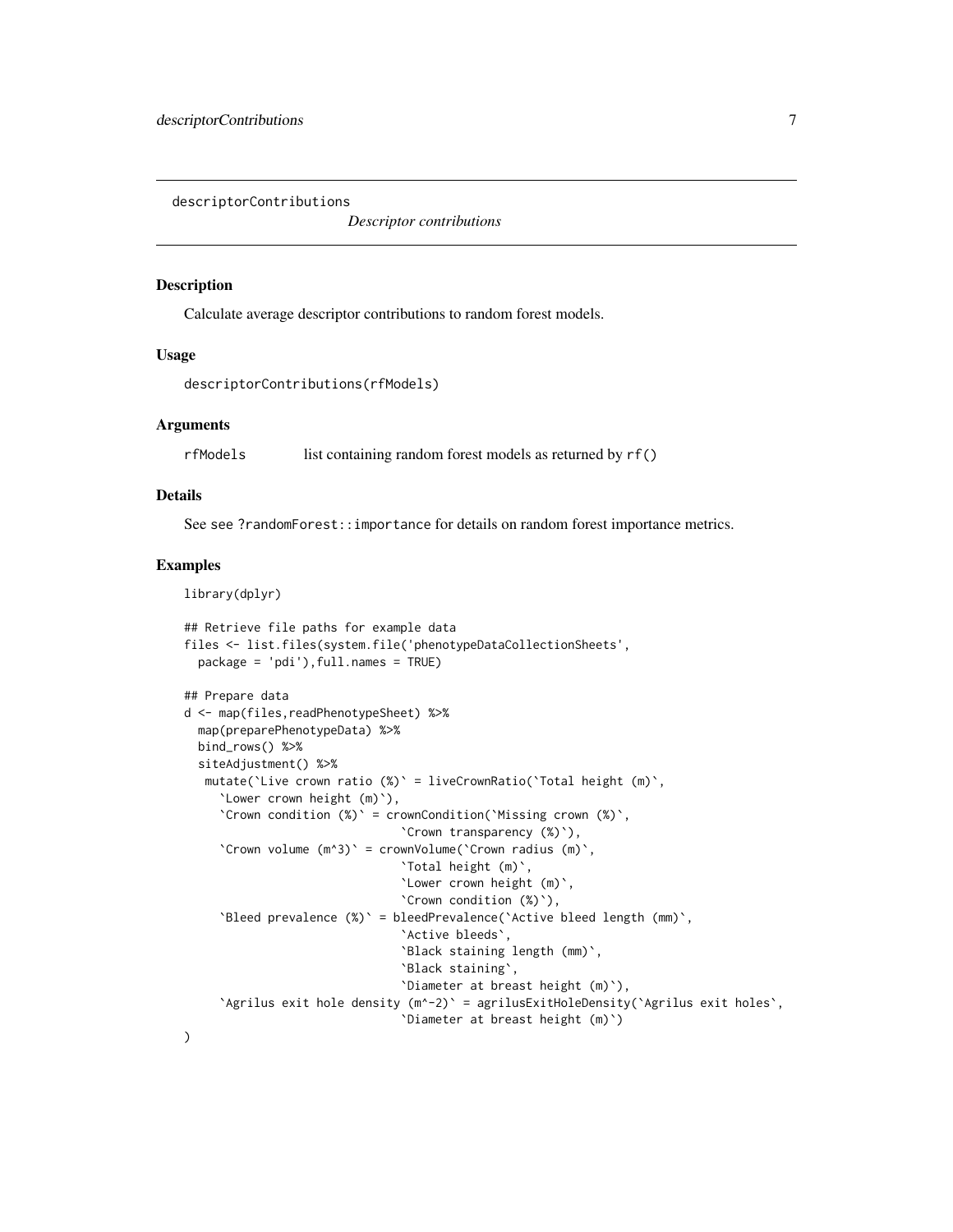```
t <- makeAnalysisTable(d)
## Generate random forest models
m \leftarrow rf(t, cls = NULL, nreps = 10)descriptor_contributions <- m %>%
  descriptorContributions()
```
liveCrownRatio *Live crown ratio*

#### Description

Calculate the live crown ratio

#### Usage

liveCrownRatio(h, l)

#### Arguments

| h | total height (m)       |
|---|------------------------|
|   | lower crown height (m) |

#### Examples

liveCrownRatio(15,10)

makeAnalysisTable *Make analysis table*

#### Description

prepare data table ready for random forest analysis

#### Usage

makeAnalysisTable(phenoData)

#### Arguments

phenoData tibble containing phenotype data

<span id="page-7-0"></span>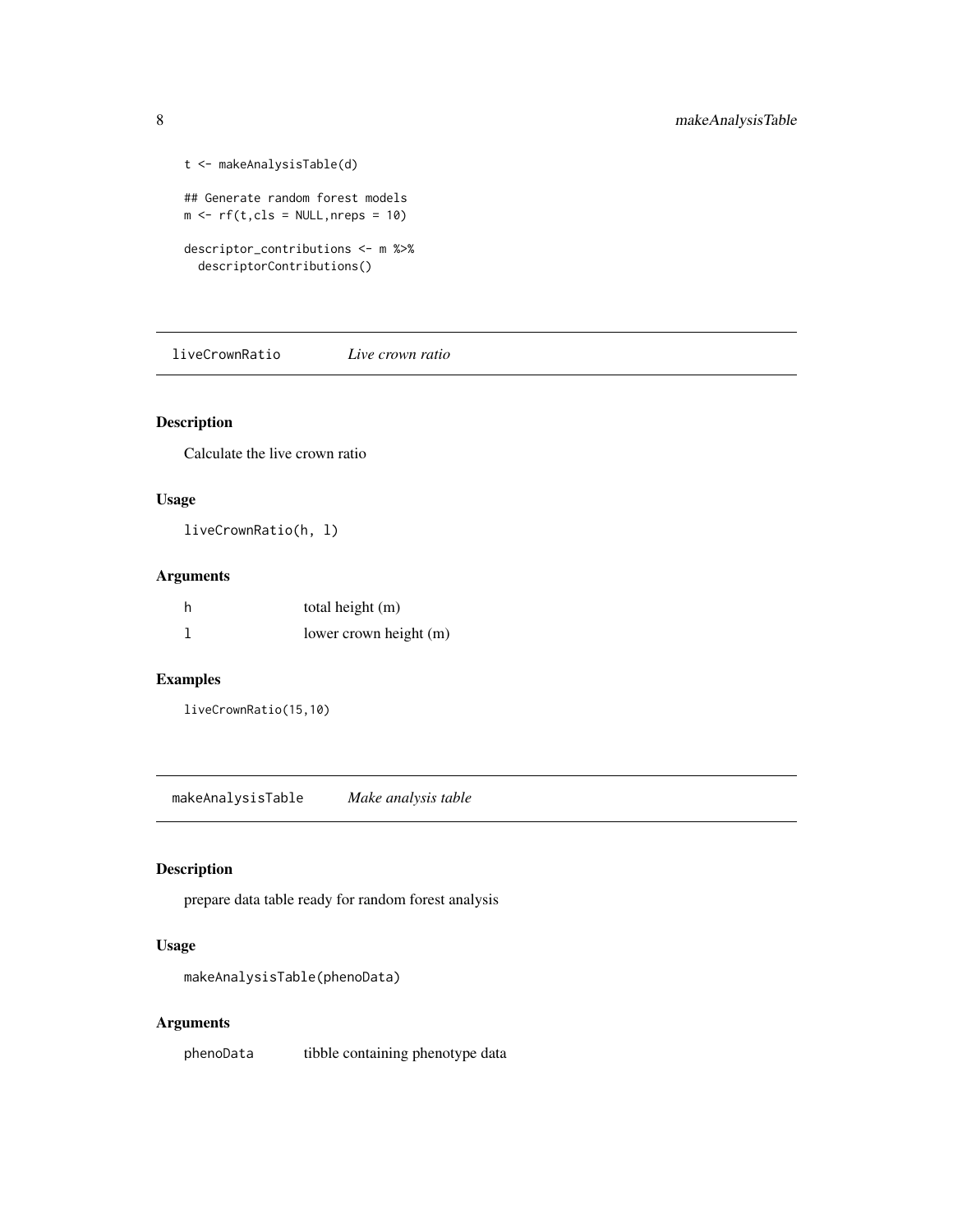#### <span id="page-8-0"></span>mds 9

#### Examples

library(dplyr)

```
## Retrieve file paths for example data
files <- list.files(system.file('phenotypeDataCollectionSheets',
  package = 'pdi'),full.names = TRUE)
## Prepare data
d <- map(files,readPhenotypeSheet) %>%
  map(preparePhenotypeData) %>%
  bind_rows() %>%
  siteAdjustment() %>%
  mutate(`Live crown ratio (%)` = liveCrownRatio(`Total height (m)`,
     `Lower crown height (m)`),
     `Crown condition (%)` = crownCondition(`Missing crown (%)`,
                               `Crown transparency (%)`),
     `Crown volume (m^3)` = crownVolume(`Crown radius (m)`,
                               `Total height (m)`,
                               `Lower crown height (m)`,
                               `Crown condition (%)`),
     `Bleed prevalence (%)` = bleedPrevalence(`Active bleed length (mm)`,
                               `Active bleeds`,
                               `Black staining length (mm)`,
                               `Black staining`,
                               `Diameter at breast height (m)`),
     `Agrilus exit hole density (m^-2)` = agrilusExitHoleDensity(`Agrilus exit holes`,
                               `Diameter at breast height (m)`)
)
t <- makeAnalysisTable(d)
```
mds *Multidimensional scaling*

#### Description

perform multidimensional scaling of random forest proximities

#### Usage

```
mds(rfModels, dimensions = 2)
```
#### Arguments

| rfModels   | list containing random forest models as returned by rf() |
|------------|----------------------------------------------------------|
| dimensions | number of dimensions to scale to                         |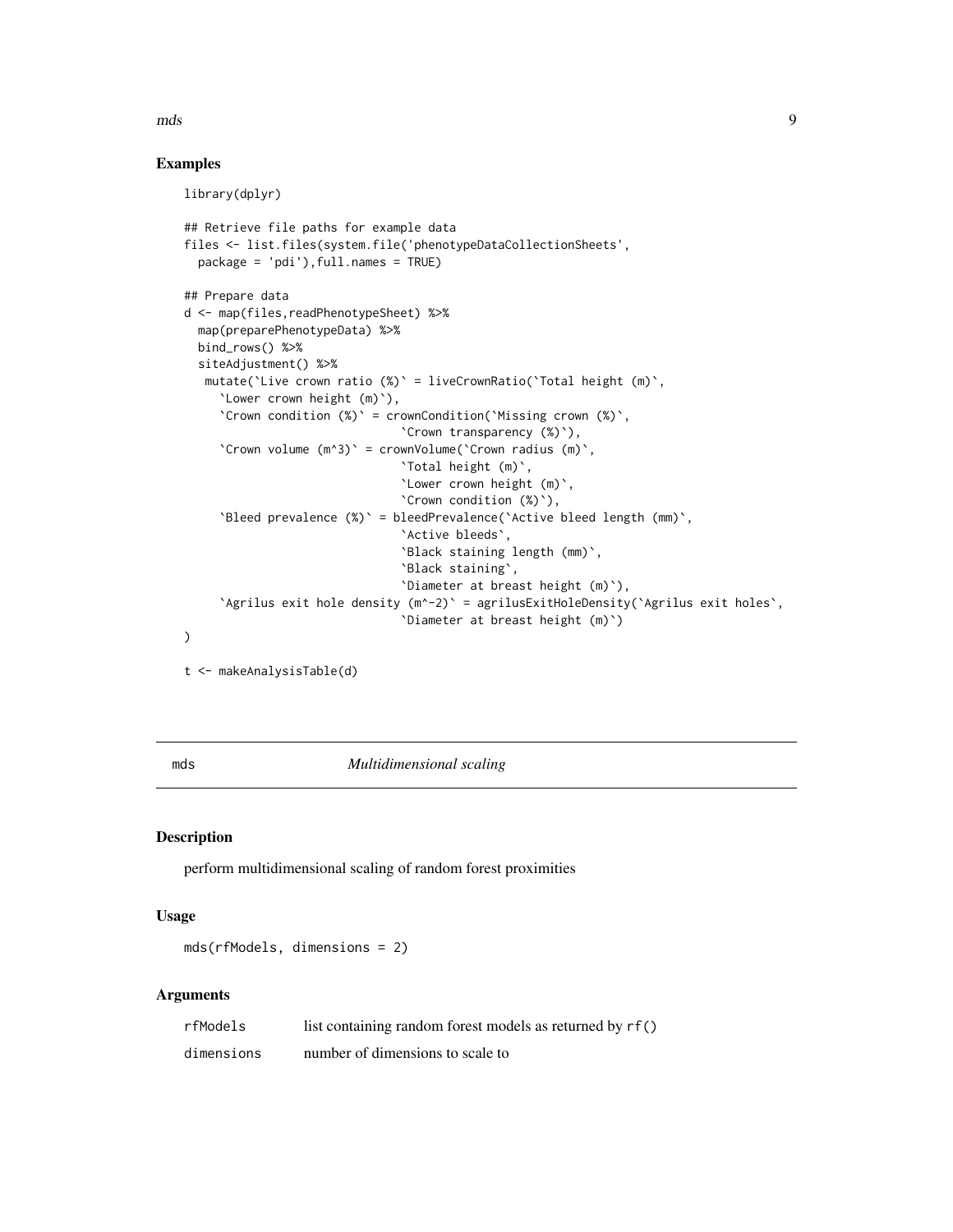#### Examples

library(dplyr)

```
## Retrieve file paths for example data
files <- list.files(system.file('phenotypeDataCollectionSheets',
  package = 'pdi'), full.name = TRUE)
## Prepare data
d <- map(files,readPhenotypeSheet) %>%
  map(preparePhenotypeData) %>%
  bind_rows() %>%
  siteAdjustment() %>%
  mutate(`Live crown ratio (%)` = liveCrownRatio(`Total height (m)`,
     `Lower crown height (m)`),
     `Crown condition (%)` = crownCondition(`Missing crown (%)`,
                               `Crown transparency (%)`),
     `Crown volume (m^3)` = crownVolume(`Crown radius (m)`,
                               `Total height (m)`,
                               `Lower crown height (m)`,
                               `Crown condition (%)`),
     `Bleed prevalence (%)` = bleedPrevalence(`Active bleed length (mm)`,
                                `Active bleeds`,
                                `Black staining length (mm)`,
                               `Black staining`,
                                `Diameter at breast height (m)`),
     `Agrilus exit hole density (m^-2)` = agrilusExitHoleDensity(`Agrilus exit holes`,
                                `Diameter at breast height (m)`)
)
t <- makeAnalysisTable(d)
## Generate random forest models
m \leftarrow rf(t, cls = NULL, nreps = 10)mds_data <- mds(m,2)
```
minMaxScale *Min-max scaling*

#### Description

Variable min-max scaling.

#### Usage

```
minMaxScale(vec)
```
#### Arguments

vec vector of numbers to scale

<span id="page-9-0"></span>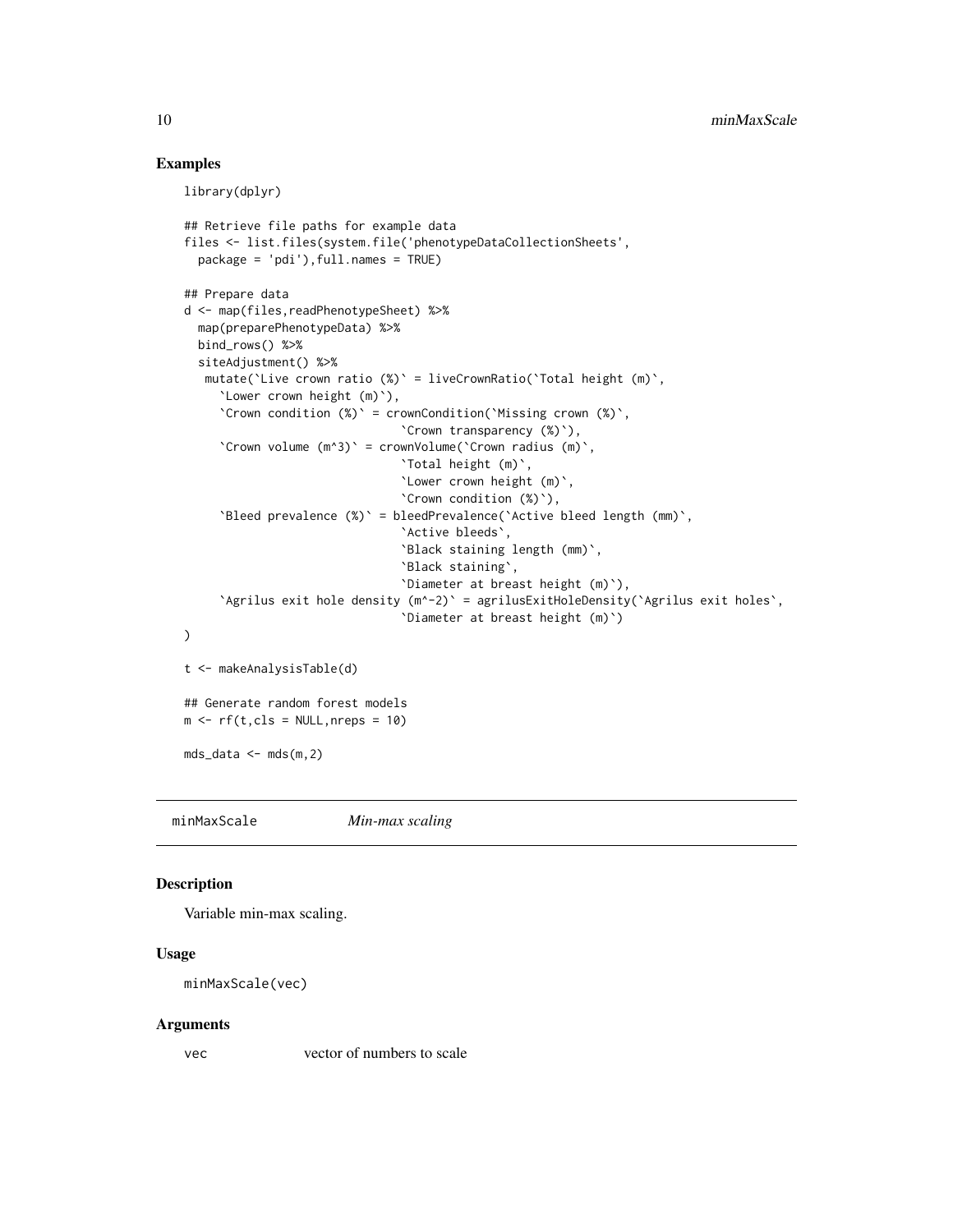#### <span id="page-10-0"></span>phenotypingTemplate 11

#### Examples

```
set.seed(1234)
```
 $d \le -r$ unif(20,1,10)

minMaxScale(d)

phenotypingTemplate *Phenotyping template*

#### Description

Export a copy of the oak phenotyping data collection spreadsheet.

#### Usage

phenotypingTemplate(path = ".")

#### Arguments

path directory path for export output

#### Examples

```
## Not run:
phenotypingTemplate()
```
## End(Not run)

preparePhenotypeData *Prepare phenotype data*

#### Description

Process parsed phenotype data sheets into a tibble suitable for random forest analysis.

#### Usage

preparePhenotypeData(phenotypeData)

#### Arguments

phenotypeData parsed phenotype data collection sheet returned from readPhenotypeSheet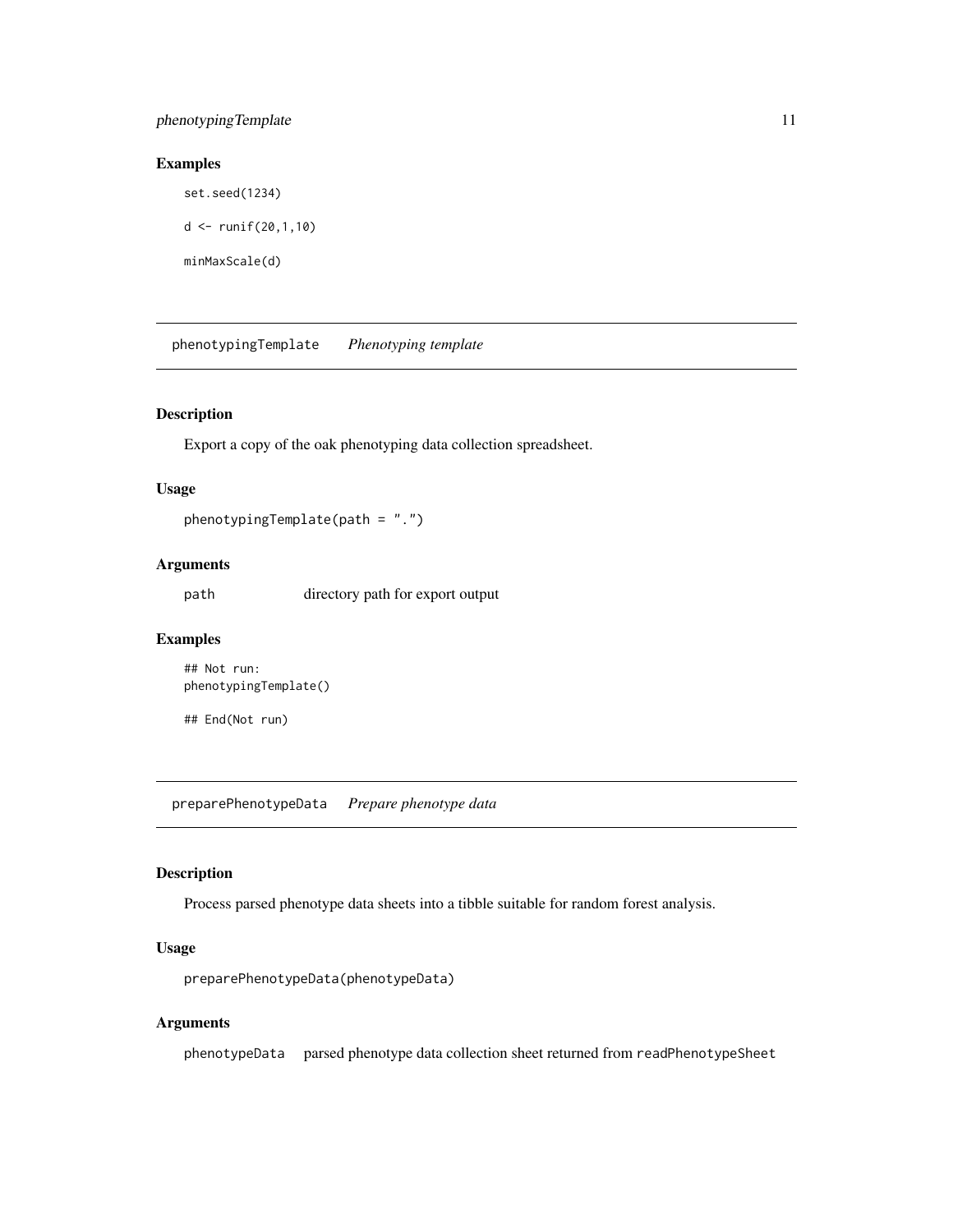#### Examples

library(dplyr)

```
## Retrieve file paths for example data
files <- list.files(system.file('phenotypeDataCollectionSheets',
  package = 'pdi'),full.names = TRUE)
## Prepare data
d <- map(files,readPhenotypeSheet) %>%
  map(preparePhenotypeData)
```
readPhenotypeSheet *Read phenptyping sheet*

#### Description

Parse .xlsx phenotype data collection sheets.

#### Usage

readPhenotypeSheet(file)

#### Arguments

file file path to excel file to parse

#### Examples

```
library(dplyr)
```

```
## Retrieve file paths for example data
files <- list.files(system.file('phenotypeDataCollectionSheets',
 package = 'pdi'),full.names = TRUE)
```

```
## Prepare data
d <- readPhenotypeSheet(files[1])
```
rf *Random forest analysis*

#### Description

Perform random forest repetitions.

#### Usage

```
rf(analysisTable, cls, params = list(), nreps = 100, seed = 1234)
```
<span id="page-11-0"></span> $12$  rf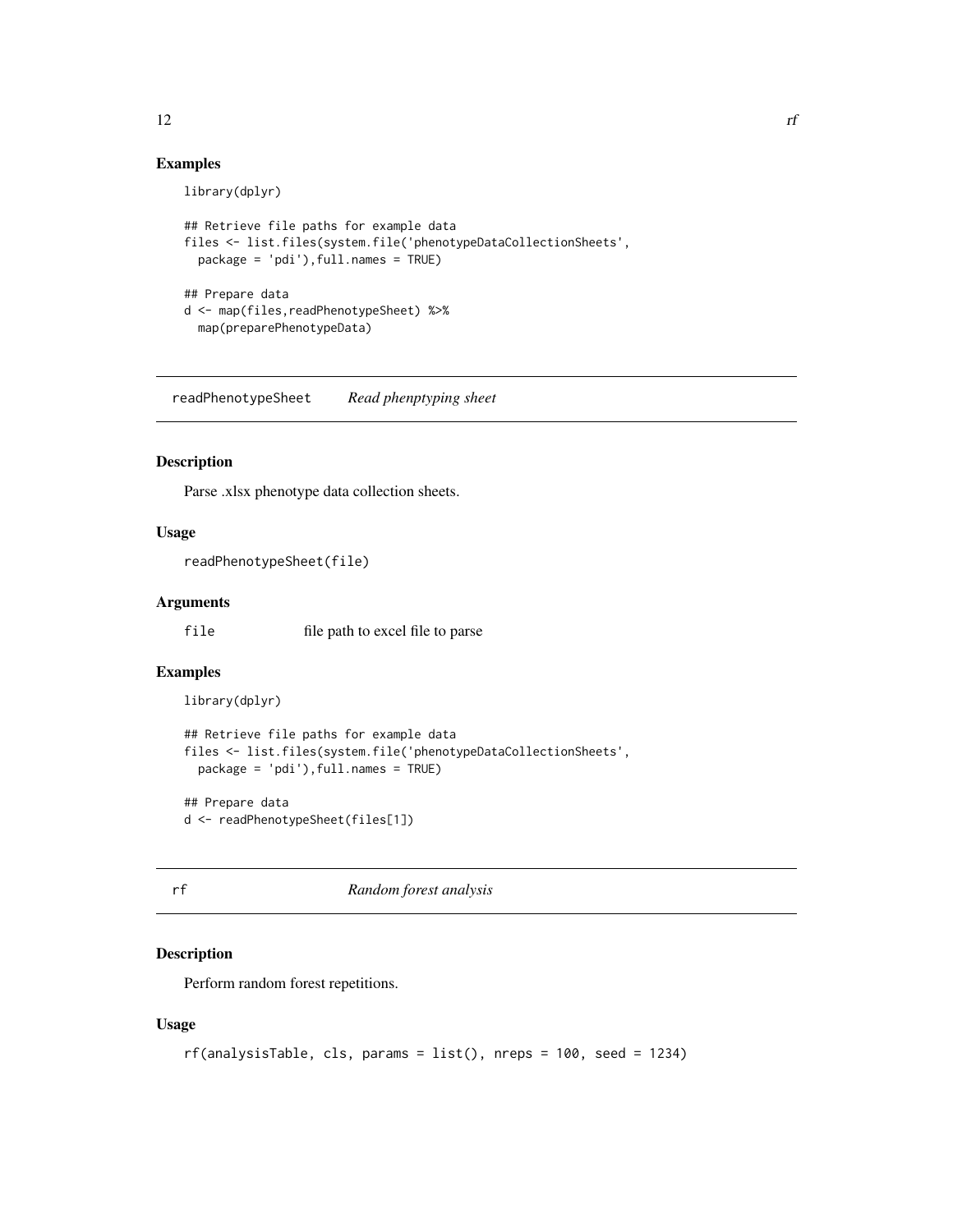#### <span id="page-12-0"></span>siteAdjustment 13

#### **Arguments**

| analysisTable | tibble of phenotype data suitable for random forest analysis as returned by preparePhenotypeData |
|---------------|--------------------------------------------------------------------------------------------------|
| cls           | analysisTable column to use as response vector. NULL for unsupervised analy-                     |
|               | ses.                                                                                             |
| params        | additional arguments to pass to random Forest::random Forest                                     |
| nreps         | number of repetitions                                                                            |
| seed          | random number seed                                                                               |
|               |                                                                                                  |

#### Examples

library(dplyr)

```
## Retrieve file paths for example data
files <- list.files(system.file('phenotypeDataCollectionSheets',
  package = 'pdi'),full.names = TRUE)
## Prepare data
d <- map(files,readPhenotypeSheet) %>%
  map(preparePhenotypeData) %>%
  bind_rows() %>%
  siteAdjustment() %>%
  mutate(`Live crown ratio (%)` = liveCrownRatio(`Total height (m)`,
     `Lower crown height (m)`),
     `Crown condition (%)` = crownCondition(`Missing crown (%)`,
                               `Crown transparency (%)`),
     `Crown volume (m^3)` = crownVolume(`Crown radius (m)`,
                               `Total height (m)`,
                                `Lower crown height (m)`,
                               `Crown condition (%)`),
     `Bleed prevalence (%)` = bleedPrevalence(`Active bleed length (mm)`,
                                `Active bleeds`,
                                `Black staining length (mm)`,
                               `Black staining`,
                                `Diameter at breast height (m)`),
     `Agrilus exit hole density (m^-2)` = agrilusExitHoleDensity(`Agrilus exit holes`,
                                `Diameter at breast height (m)`)
)
t <- makeAnalysisTable(d)
## Generate random forest models
m \leftarrow rf(t, cls = NULL, nreps = 10)
```
siteAdjustment *Site adjustment*

#### Description

Perform a site adjustment of selected descriptors.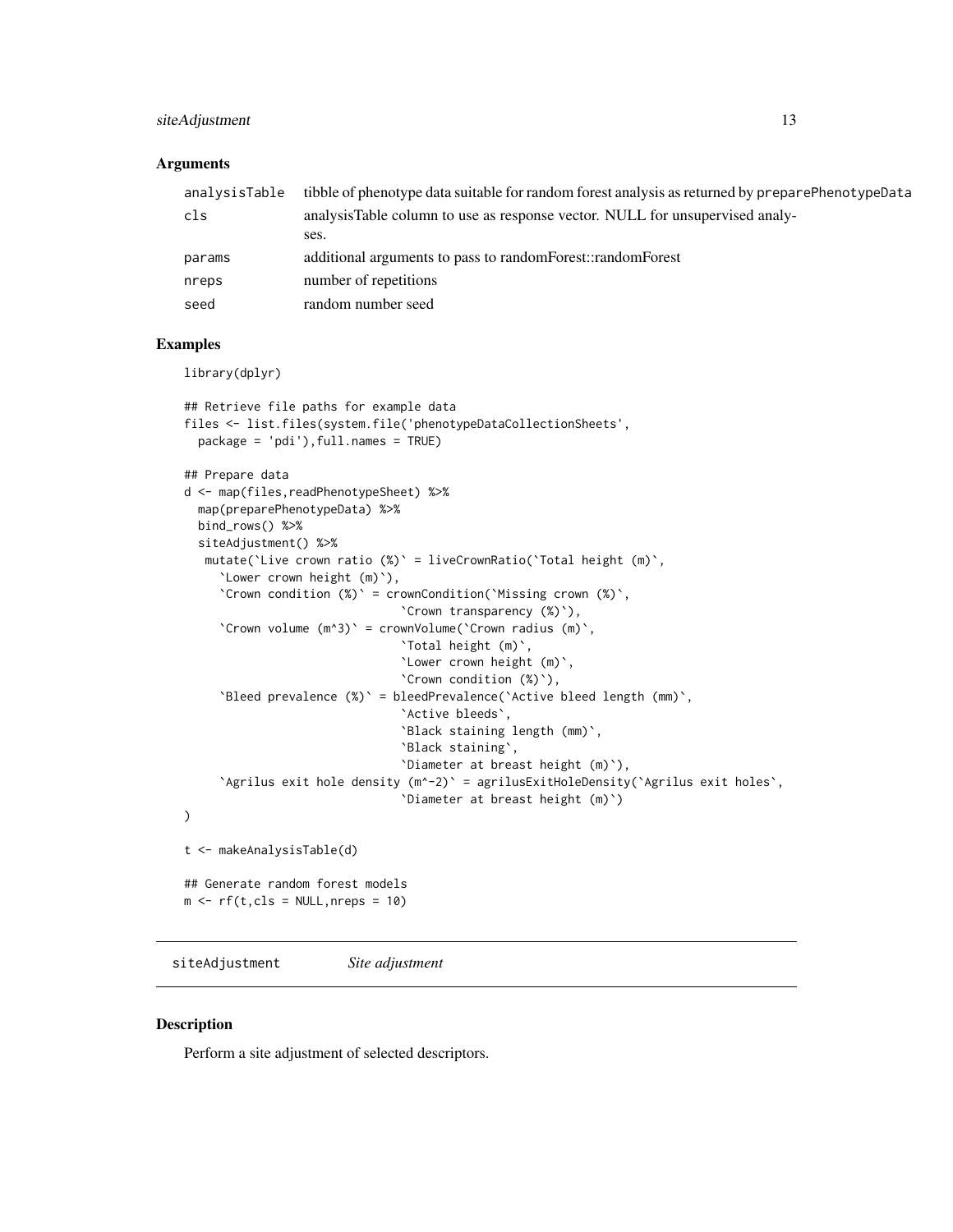#### Usage

```
siteAdjustment(
 phenoData,
  descriptors = c("Diameter at breast height (m)", "Lower crown height (m)",
    "Timber height (m)", "Total height (m)", "Crown radius (m)")
\mathcal{L}
```
#### Arguments

| phenoData   | phenoData tibble containing phenotype data               |
|-------------|----------------------------------------------------------|
| descriptors | columns of phenoData on which to perform site correction |

#### Examples

```
library(dplyr)
```

```
## Retrieve file paths for example data
files <- list.files(system.file('phenotypeDataCollectionSheets',
  package = 'pdi'),full.names = TRUE)
## Prepare data
d <- map(files,readPhenotypeSheet) %>%
  map(preparePhenotypeData) %>%
  bind_rows() %>%
  siteAdjustment()
```
siteAdjustmentFactors *Site adjustment factors*

#### Description

Return site adjustment factors of selected phenotypic descriptors.

#### Usage

```
siteAdjustmentFactors(
 phenoData,
 descriptors = c("Diameter at breast height (m)", "Lower crown height (m)",
    "Timber height (m)", "Total height (m)", "Crown radius (m)")
)
```
#### Arguments

| phenoData   | phenoData tibble containing phenotype data                      |
|-------------|-----------------------------------------------------------------|
| descriptors | columns of phenoData on which calculate site correction factors |

<span id="page-13-0"></span>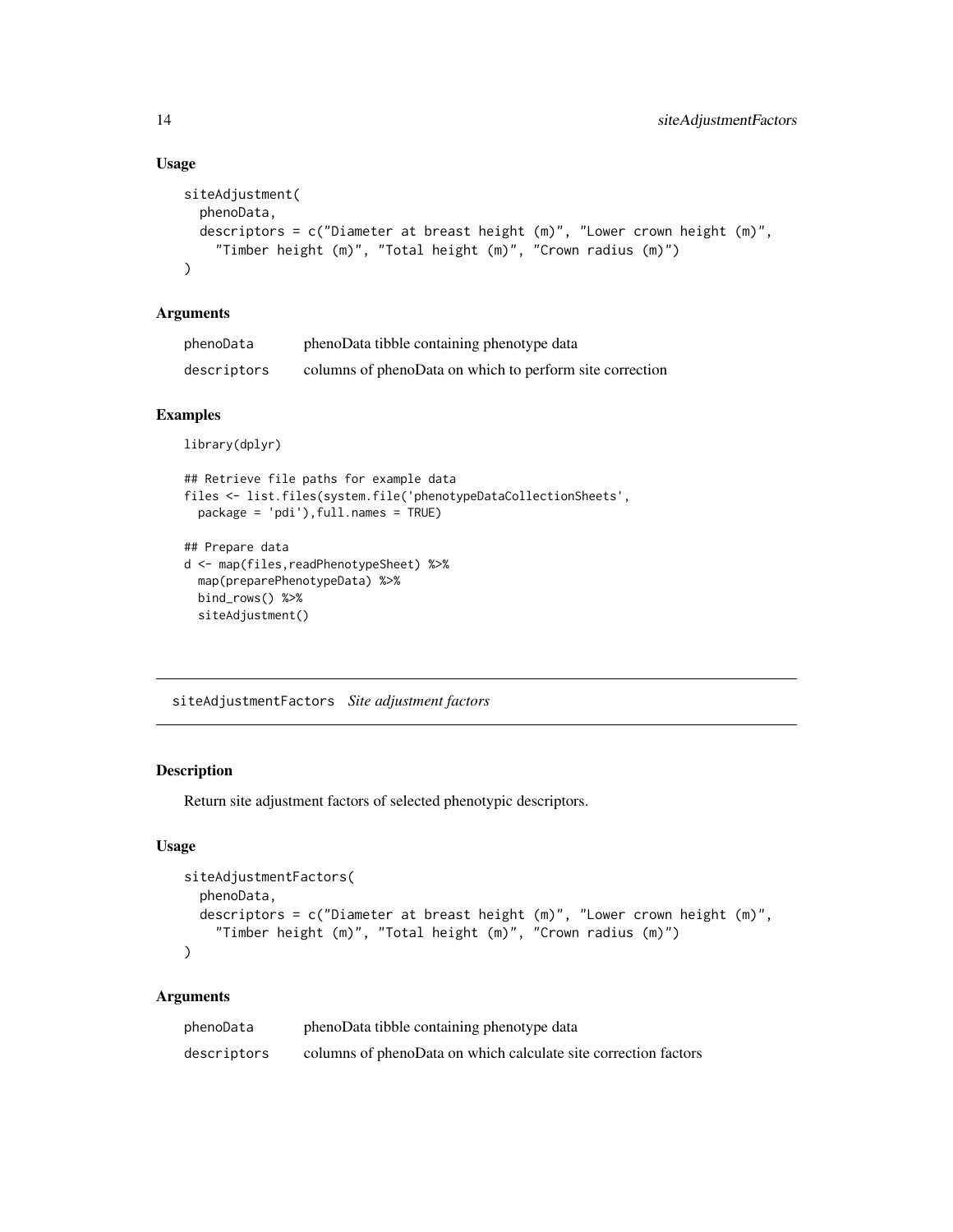#### siteAdjustmentFactors 15

#### Examples

library(dplyr)

```
## Retrieve file paths for example data
files <- list.files(system.file('phenotypeDataCollectionSheets',
 package = 'pdi'),full.names = TRUE)
## Prepare data
d <- map(files,readPhenotypeSheet) %>%
 map(preparePhenotypeData) %>%
 bind_rows() %>%
 siteAdjustment()
```
sa\_factors <- siteAdjustmentFactors(d)